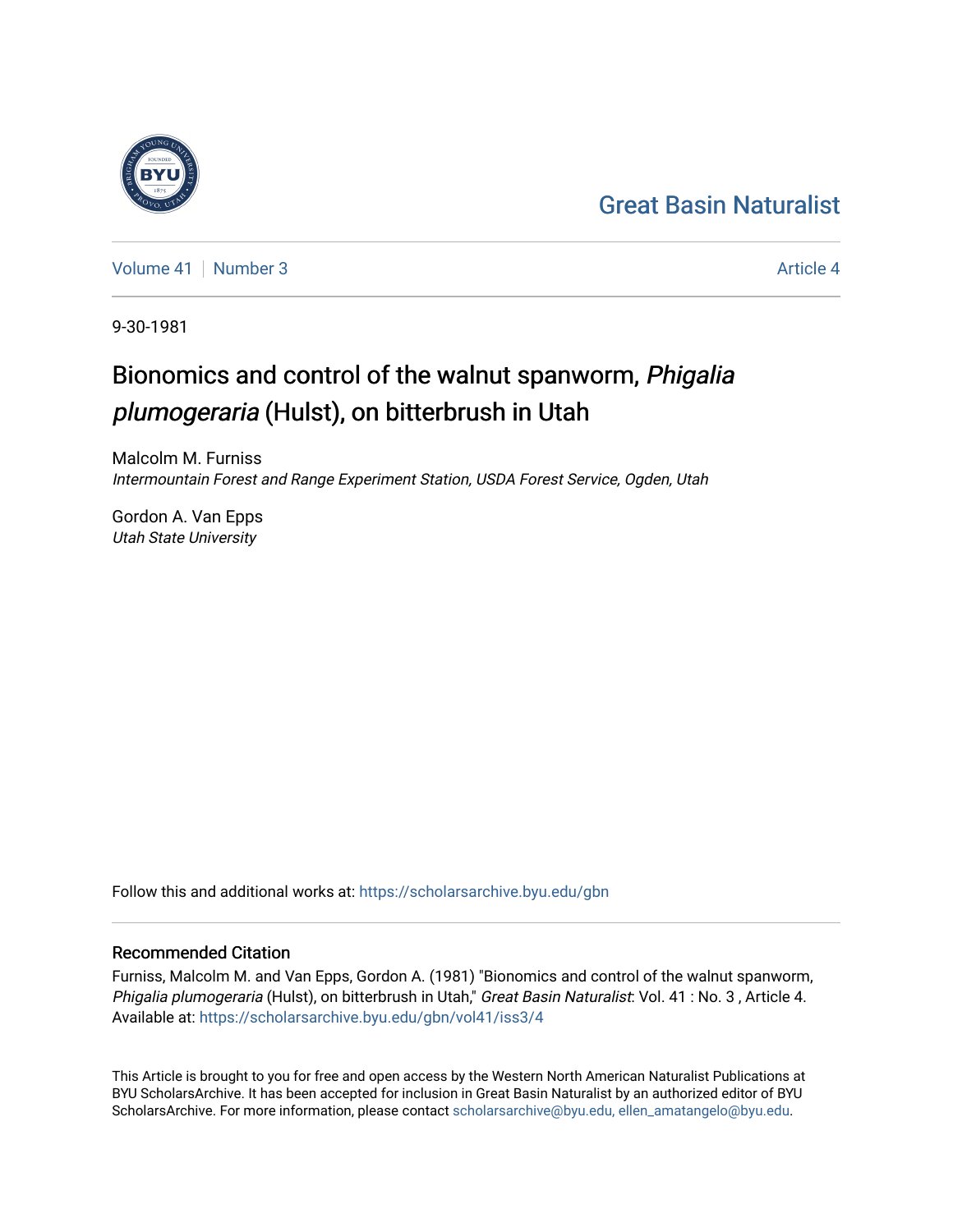#### BIONOMICS AND CONTROL OF THE WALNUT SPANWORM, PHIGALIA PLUMOGERARIA (HULST), ON BITTERBRUSH IN UTAH

Malcolm M. Furniss<sup>1</sup> and Gordon A. Van Epps<sup>2</sup>

Abstract.— In 1979, the walnut spanworm defoliated a <sup>1</sup> ha bitterbrush seed orchard near Nephi, Utah. No seed was produced for two years thereafter due to feeding damage. Life stages were described and illustrated. The female is brachypterous and incapable of flight. First instar larvae readily drop on their silk threads and probably are dis persed by wind. The insect has one annual generation. Moths laid an average of 159 eggs per cluster in April; larvae began to appear in early May and matured by the first week of June. The pupal period extended from June until mid-April. The parasitic bombyliid. Villa faustina (Osten Sacken), was reared from pupae. In April 1980, shrubs contained an estimated average of 1044 eggs each. On <sup>19</sup> May, larvae averaged 1.9 per 7.5 cm of twig and were in the first and second instar. On 20 May the population was controlled by spraying with Sevimol-4. Other potential host plants, as determined from greenhouse tests, are rose, ceanothus, mountain mahogany, serviceberry, and willow.

The walnut spanworm, Phigalia plumogeraria (Hulst) was discovered defoliating bit terbrush {Purshia tridentata [Pursh] D.C.) in a seed orchard near Nephi, Utah, in June 1979. The larvae had been recorded previously (Rindge 1975) on Juglans, Salix, Quercus, Malus, Prunus, and Acer but not on bitterbrush. The moth is found in British Columbia and most western states. Because of the se verity of defoliation and the importance of bitterbrush as big-game browse, we compiled the information reported here.

The best accounts of P. plumogeraria  $( = Boarmia)$  are those of Coquillett (1893, 1894, 1897) in California on English walnut. Rindge (1975) placed plwnogeraria in the genus Phigalia with three other species, of which only the life history of P. titea (Cramer) seems to have been studied (Talerico 1968). Rindge's revision includes most of the significant information on *plumogeraria* except the description of the egg and five larval stages by Dyar (1903) and of all stages by McGuffin (1977). Although, as mentioned by Rindge (1975), Hulst evidently intended to name the species plumigeraria, we use plumogeraria in conformity with Fletcher's (1979) Catalog of Geometroidea.

#### SEED ORCHARD AND INFESTATION

The infestation occurred <sup>8</sup> km south of Nephi, Juab County, Utah, at 1707 m elevation. Other known adult specimens from Utah were collected at Ogden 23 March 1977.' Rindge (1975) shows two Utah collec tions in the vicinity of that reported here.

The <sup>1</sup> ha bitterbrush seed orchard south of Nephi was seeded in 1966 in rows varying from 1.2 to 3.7 m apart. Source of seeds was Fountain Green Divide, approximately 17 km east of Nephi. Plants were thinned from 0.6 to 2.4 m apart within rows to determine optimum spacing. The plants averaged about 1.6 m tall in 1979. The seed orchard is sur rounded by grain fields, and the nearest native bitterbrush is more than 3 km eastward.

The top 16 cm of soil consists of a friable reddish brown loam of moderately granular structure. It is mildly calcareous and mildly alkaline. The terrain has a 2 percent slope. Annual precipitation averages 32 cm, with an average of 2.2 cm monthly during June through November and 3.0 cm monthly thereafter. Prevailing winds are from the south or north.

On 17 May 1979, the bitterbrush appeared normal (Fig. lA) although some small loopers

<sup>&#</sup>x27; Intermountain Forest and Range Experiment Station, USDA Forest Service, Ogden, Utah 84401. Present address: Intermountain Station's Forestry Sci ences Laboratory, Moscow, Idaho 83843.

<sup>&#</sup>x27;Department of Range Science, Utah State University, Logan, Utah 8432L Present address: Snow Field Station, Ephraim, Utah 84627.

<sup>&#</sup>x27;Pers. comm. from Dr. D. C. Ferguson, USDA Systematic Entomology Lab., Washington, DC, <sup>4</sup> February 1980.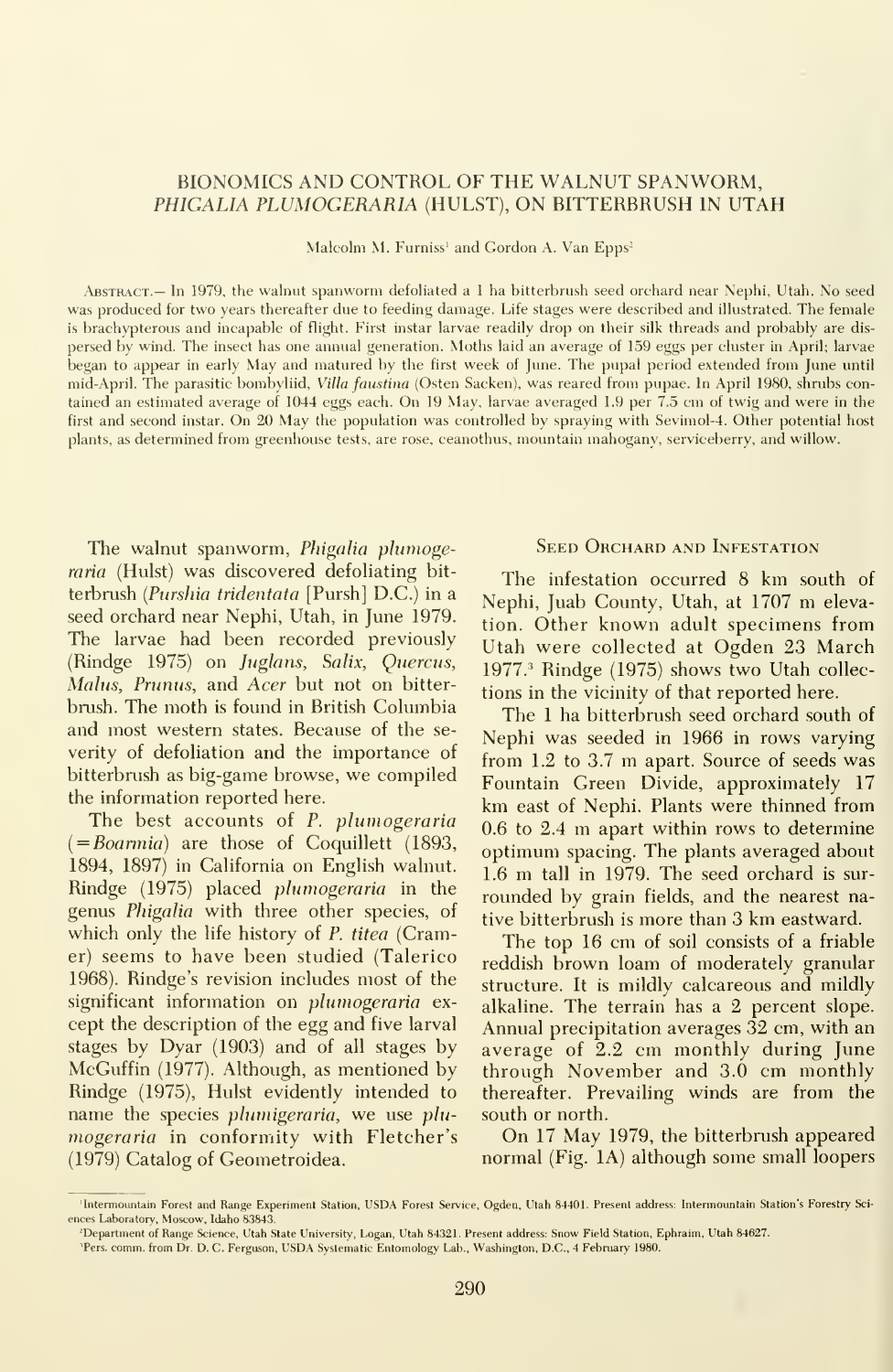

Fig. 1. Bitterbrush shrubs on <sup>22</sup> May <sup>1979</sup> before defoliation (A), and <sup>6</sup> June after defoliation (B) by walnut spanworm.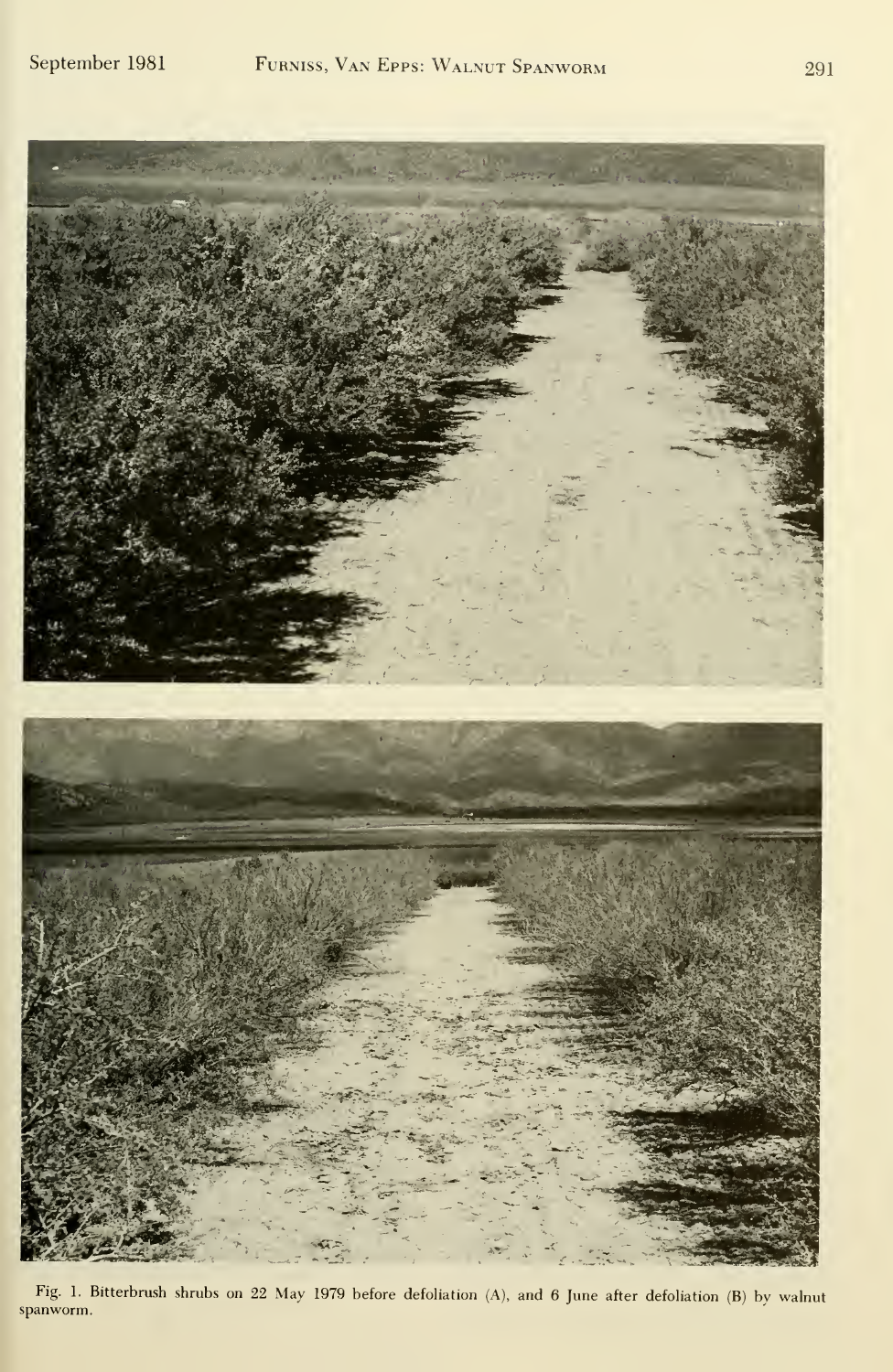|                | No. of | Head width (mm)  |               |
|----------------|--------|------------------|---------------|
| Instar         | larvae | Average          | Range         |
|                | 30     | $0.40(0.39)^{1}$ | $0.37 - 0.43$ |
| $\overline{2}$ | 30     | 0.70(0.67)       | $0.68 - 0.78$ |
| 3              | 30     | 1.15             | $1.09 - 1.21$ |
| $\overline{4}$ | 30     | 1.78             | 1.69-189      |
| $\overline{5}$ | 30     | 2.62(2.71)       | $2.54 - 2.87$ |

reared in greenhouse from eggs collected 10 April 1980.

Figures in parentheses are averages from field populations; first and second instar larvae collected between 3-20 May 1980, fifth instar larvae collected 6 June 1979.

were present as recalled later. Plants had bloomed fully 22 May, with many more flowers than in previous years, and a good seed crop was expected.

During our next visit 6 June we found the orchard completely defoliated (Fig. 1B) and devoid of developing fruits, except on a few border plants. Mature larvae were collected and sent to the USDA Systematic Entomology Laboratory, Beltsville, Maryland, but could not be identified. We therefore set about rearing all life stages, taking photos, and developing information that would enable identifying and controlling the insect should it be encountered in the future.

#### **LIFE STAGES**

#### Egg

The  $0.89 \times 0.67$  mm oval-shaped egg (Fig. 2) is slightly blunted at the micropyle end and is flattened on two sides. Coquillett (1893) described the color as dark grayish drab with a strong brassy tinge, although it reminds us of pewter. At low magnification, the chorion is slightly wrinkled transversely, except at the ends, which appear to have been dented with a ball peen hammer.

#### Larva

The larva is of the usual geometrid type (Fig. 3) and has five instars, during which it varies in body length from 2 or 3 mm to as much as 34 mm. Head widths of larvae are shown in Table 1. The crochets of mature larvae form a biordinal mesoseries.

FIRST INSTAR. - Length 2 to 3 mm, appearing blackish to the unaided eye, but under magnification the body is mottled dark brown with a broken white lateral line. The head is uniformly black and smoothly



Fig. 2. Female moth and eggs on bitterbrush twig.



Fig. 3. Mature larva on bitterbrush.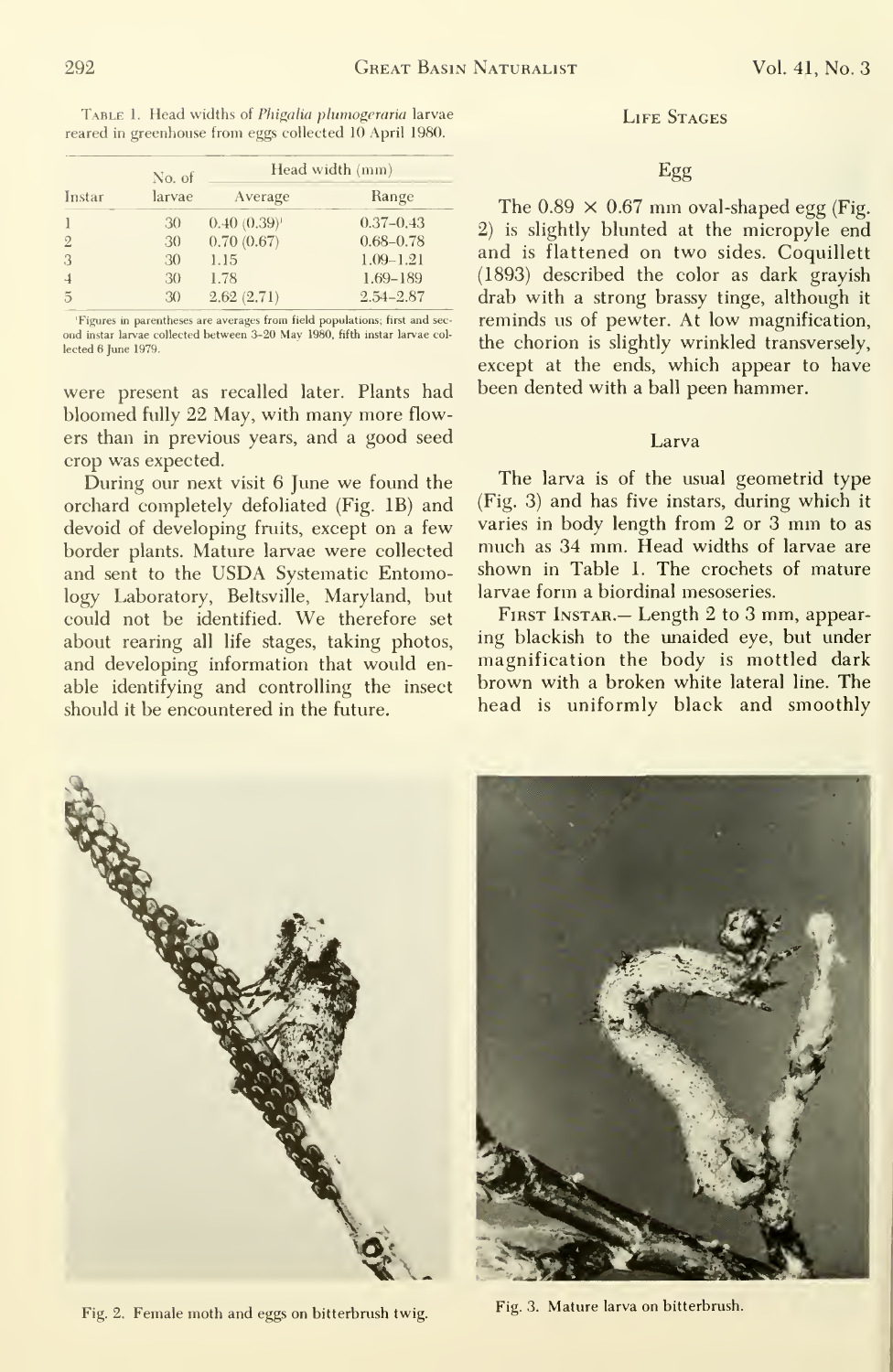rounded; the abdomen lacks prominent tu bercles that are present in subsequent instars.

SECOND INSTAR. - Length 5 to 6 mm, appearing blackish brown to the unaided eye, but under magnification the body segments are blackish with lighter intersegmental areas. The head is mottled brownish and has fairly prominent, rounded epicranial lobes as in all subsequent instars. Primary setae are supported by prominent, darkly pigmented tubercles on several abdominal segments. Using Hinton's (1946) classification, the relative size of the most prominent dorsal tubercles is D2>D1 on the first four abdominal segments  $(A1-4)$ , but  $D1 > D2$  on abdominal segment 8 (A8). The tubercle supporting seta LI posterior of the spiracles is also prominent, particularly on Al-4. The relative size of the previously mentioned tubercles is A2 and  $A8 > A1 > A4$ .

THIRD INSTAR.— Length 10 to 12 mm, color yellowish brown with contrasting black tu bercles. Otherwise as described for second instar.



Fig. 4. Male pupa, ventral view.

Otherwise as described for previous two instars.

FIFTH INSTAR. - Length 18 to 35 mm, color greyish or greyish yellow in the field population, sometimes with a pinkish cast in reared larvae. Tubercles as described for in stars 2 through 4 except their tips are orangish or yellowish brown, and the setae tend to be longer than their supporting tubercles rather than equal or shorter, as in earlier instars.

#### Pupa

The pupa (Fig. 4) is rather stout and shiny dark brown. It varies in length from 10 to 15 mm.

Females are generally wider and shorter than males:

|            | Female | Male |
|------------|--------|------|
| Length, mm | 11.7   | 12.8 |
| Width, mm  | 4.3    | 4.2  |
| Ratio W/L  | 0.37   | 0.33 |

 $F_{\text{CURTH}}$  Instar.— Length 14 to 21 mm,  $F_{\text{CURTH}}$  at two-spined cremaster is located at the labor variable, growich around computings tip of the abdomen. In some species a short color variable: greyish cream, sometimes the official discussion is sometimes evidence of the base of contract projection occurs on each side at the base of with a pinkish cast to body and head capsule. Projection occurs on each side at the base of the cremaster, but these are usually not of sufficient shape or length to be described as spines. Field-collected pupae often have tips of the cremaster spines broken.

> As seems general in Lepidoptera, the genital opening of the female is located between abdominal segments 7 and 8, and that of the male spans segment 8. The impression of the antennae is similar in both sexes, but the edges are more elevated in the male. The best characteristics for separating the sexes of plumogeraria are the wings and side profile. The female's wings are vestigial, and she appears more hunchbacked than the male  $(Fig. 5)$ .

#### Adult

The adult (Figs. 2 and 6) is described in detail by Rindge (1975). The characterization presented here will permit definitive separation of P. plumogeraria from other geometrids infesting bitterbrush. For example, the female of Anacamptodes clivinaria profanata (Barnes and McDunnough) is winged (Furniss and Barr 1967); wings of female P. plumogeraria are functionless minute pads. Likewise,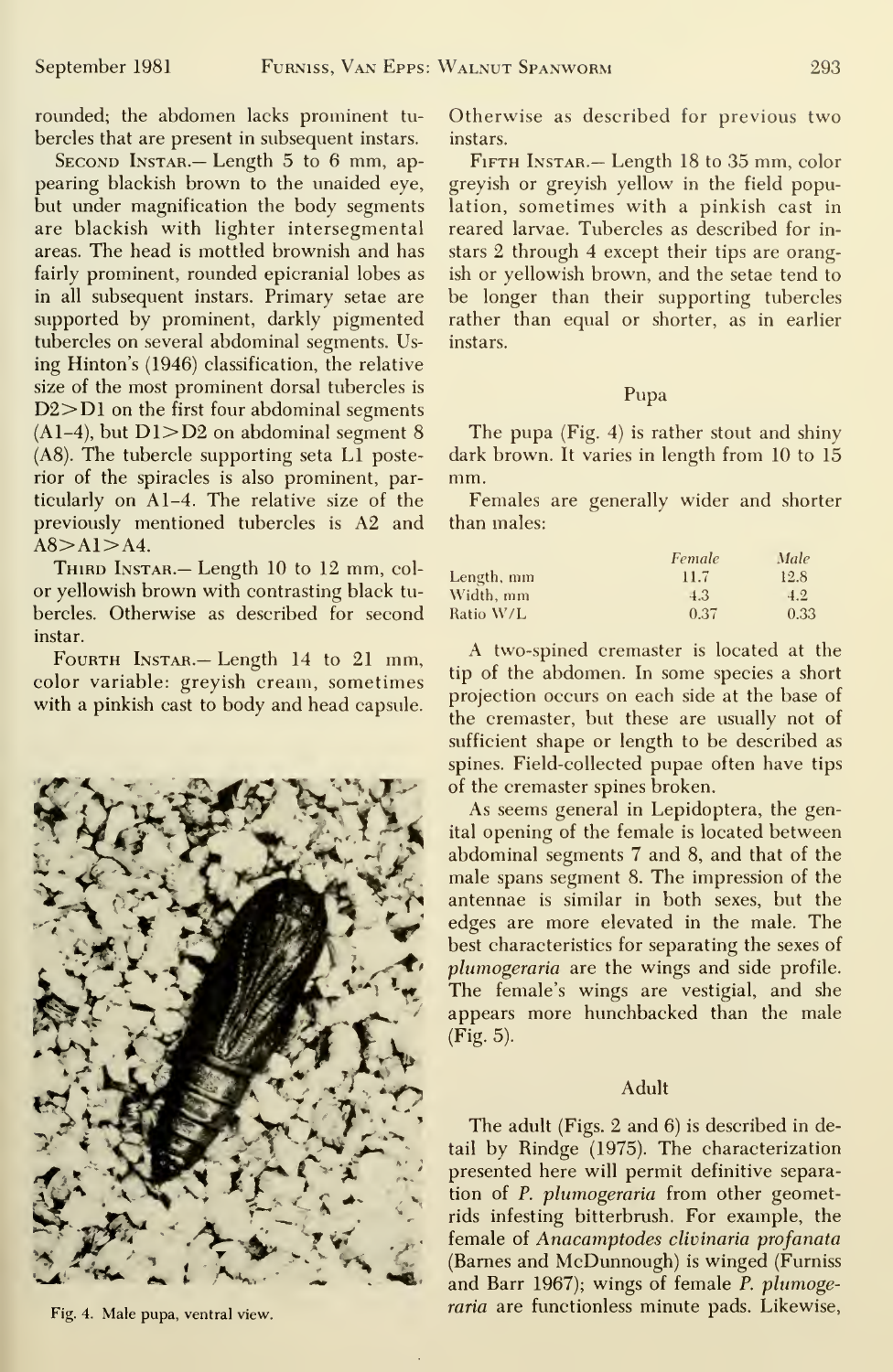

Fig. 5. Left side perspective of female (A) and male (B) pupa.

males are separable merely by the very broadly bipectinate antennae of P. plumogeraria.

MALE. Body 10 to 11 mm long, brownish grey. Wings large, grey color; forewing 18 to 24 mm, sometimes weakly marked with two dark cross lines. Antennae bipectinate with long (0.5-2.8 mm) biciliate pectinations, from which the specific name aptly derives. Dor sum of abdomen reddish brown.

FEMALE. - Body 7 to 11 mm; head, thorax, and appendages grey. Antennae simple. Dor sum of first abdominal segment covered by a dense mat of black spines and scales; remaining segments with reddish brown scales trailed by mixed black and white spines or scales; whitish underneath abdomen.

#### Seasonal History and Behavior

In California, moths were reported to emerge between early January and late March (Coquillett 1897). Larvae matured there in the latter part of April and pupated in soil during May. One generation occurred annually. In Utah, however, those events oc curred later in the bitterbrush orchard, probably due to the colder climate.





Fig. 6. Male moth on bitterbrush.

#### Adult

In the orchard, moths were abundant 7 April 1980 and are presumed to have begun emerging several days earlier. (Time of emer gence could be inferred also from five males caught in flight at Ogden, Utah, 23 March 1977.<sup>4</sup> Mating was not observed. The duration of adult presence was not determined, but females seemed to outlast males.

#### Egg

Eggs were first observed 7 April 1980, while bitterbrush was still dormant. Eggs were laid only on 1979 terminals, mainly in the upper crown, on their flat side in closely spaced masses of 23 to 345 eggs (average 159). Of egg masses sampled, 23 percent had been laid in 1979; 77 percent were laid in 1980, but we don't know if this represents the relative size of those generations.

Eggs were very abundant when collected for incubation 12 April. Hatching began in the field before 2 May and was virtually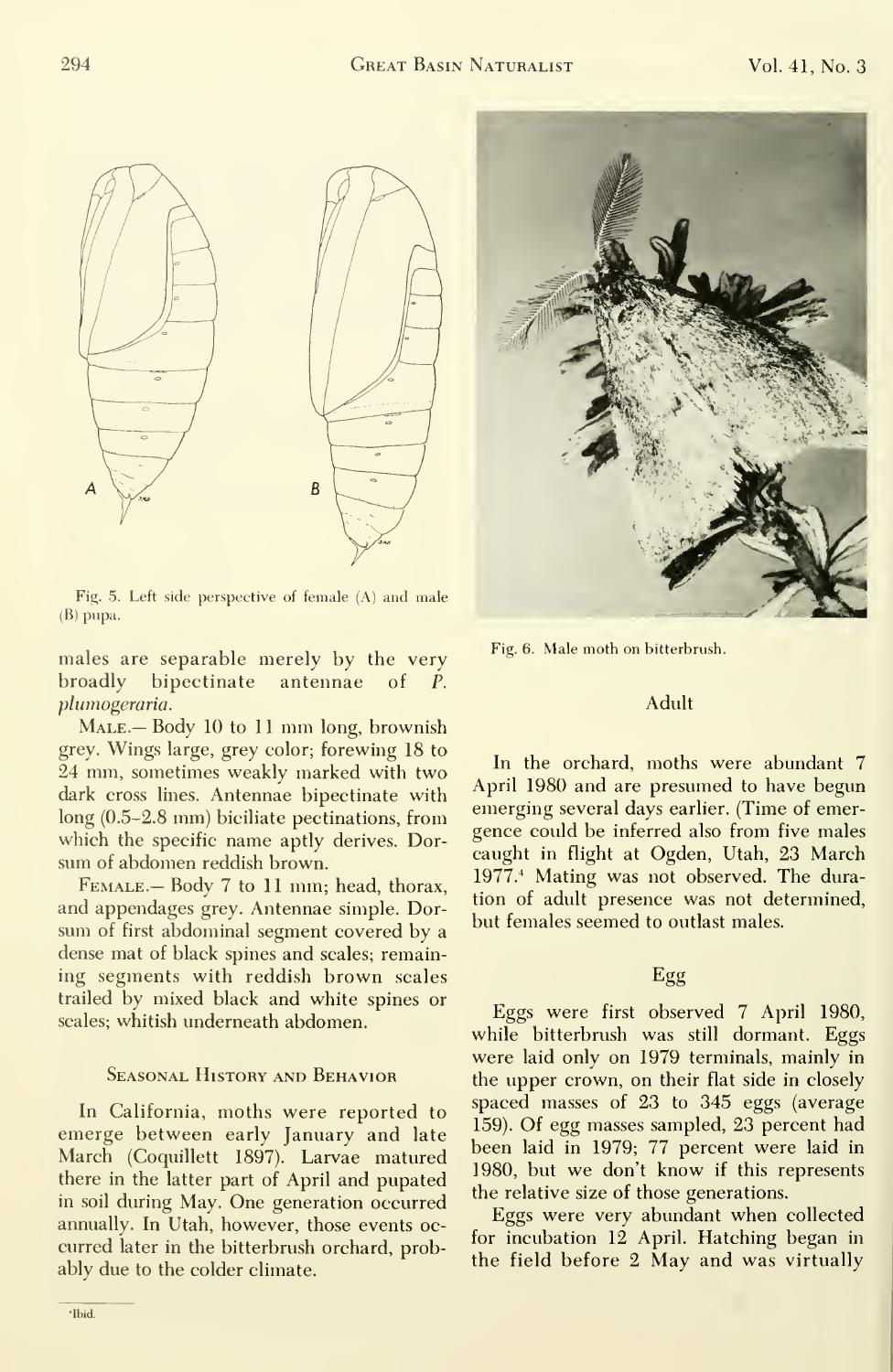from the micropyle end. Examination of 22 leaves of that plant may have resulted in larcent of the eggs were not viable.

#### Larva

hatched larvae dropped readily on silk normally. threads after encountering the end of a twig or edge of a leaf. This behavior aided their dispersal by wind. Later instars dropped on threads only when touched or jarred.

Larvae were sampled in 1980 prior to apportion of instars by date were:

| Date   | <b>Number</b> | Instar I | Instar II |
|--------|---------------|----------|-----------|
|        |               |          | (Percent) |
| 8 May  | 48            | 100      |           |
| 13 May | 71            | 99       |           |
| 16 May | 56            | 66       | 34        |
| 19 May | 123           | 58       | 42        |
| 20 May | 303           | 8        | 92        |

for the sudden defoliation in 1979 (no damfore 6 June). Likewise, Coquillett (1893) quoted a Santa Barbara walnut grower who saw his orchard eaten up in the space of one week.

Larvae were reared at 21 C, 17 hr day. The duration of instars was as follows:

| <b>Instar</b> | <b>Number</b> | Duration (days) |           |
|---------------|---------------|-----------------|-----------|
|               |               | Average         | Range     |
| 1             | 30            | 4.5             | $-1-5$    |
| $_{II}$       | 30            | 2.5             | $1 - 4$   |
| III           | 28            | 3               | $1 - 6$   |
| IV            | 23            | $\overline{4}$  | $2 - 6$   |
| V             | 17            | $\mathbf{1}$    | $9 - 13$  |
| Total         |               | 25              | $17 - 33$ |

The duration of fifth instar larvae may have been prolonged by depletion of foliage periodically, due to their capacity to consume leaves. Four host plants were infested to compare their suitability to larval growth. Larvae grew fastest on wild rose (Rosa sp.) and redstem ceanothus (Ceanothus sang*uineus* Pursh.), followed by mountain mahogany (Cercocarpus ledifolius Nutt.), then

complete on 16 May. Eggs incubated at bitterbrush. Possibly the reason for slower de-22–24 C hatched in 10 days. Larvae emerged velopment on bitterbrush was that smaller incubated egg masses disclosed that 17 per- vae intermittently running out of food before being transferred to other plants. In the greenhouse, some larvae wandered onto potted Scouler's willow (Salix scouleriana Barratt) and serviceberry (*Amelanchier alnifolia*<br>Larvae were first observed 2 May. Newly Nutt.) and appeared to feed and develop

#### Pupa

Date of pupation was not determined pre- $\frac{1}{2}$  plication of insecticide on 20 May. The pro-<br>plication of insecticide on 20 May. The pro-<br>position of insteads were  $\frac{1}{2}$  and  $\frac{1}{2}$  and  $\frac{1}{2}$  are  $\frac{1}{2}$  and  $\frac{1}{2}$  and  $\frac{1}{2}$  are  $\frac{1}{2}$  a instar and foliage had been eaten. Pupae are known to have been in the soil 10 July, but no observation was made between those dates. Diapause was present in pupae and was broken with only fair success by refrigeration for over 90 days at ca 2 C followed by rearing at room temperature.

In 1980, termination of the pupal stage in No further observations were possible be-<br>use of elimination of larvae by treatment the field obviously began prior to 7 April, cause of elimination of larvae by treatment the field obviously began prior to *l* April,<br>we will discuss later. In 1979, however, large when adults and eggs were seen on plants. we will discuss later. In 1979, however, lar-<br>we had matured by 6 June, Such rapid devel. Some pupae were found in soil 12 April, but vae had matured by 6 June. Such rapid devel-<br>next most moths are believed to have emerged by<br>next most moment of the ray angulator instance accounts opment of the ravenous later instars accounts are most moths are believed to have emerged by<br>for the sudden defoliation in 1979 (no dam-<br>then. Pupae occurred in the upper 10 cm of age visible 22 May; completely defoliated be-<br>fore 6 June) Likewise Coquillett  $(1893)$  base of the plant.

#### POPULATION SAMPLING

On 10 and 11 April 1980, we collected one egg mass from 1979 terminals of three shrubs from every other row. The sample shrubs were located near the ends and middle of each row. The egg mass chosen was the third one encountered from an arbitrary beginning point. A total of 33 egg masses were obtained; 26 had current-year eggs and 7 had empty 1979 eggs. The 1980 egg masses had an average of 159 eggs (SD = 71.8). Examination of the 33 sample shrubs disclosed 261 egg masses (average/shrub =  $7.91$ , SD =  $5.35$ ).

The 1980 population of eggs in the entire orchard is estimated to have been: 407 shrubs  $\times$  7.91 egg masses  $\times$  159 eggs = 511,880. If 83 percent were viable, as indicated by incubation of a sample lot, the orchard contained 424,860 first instar larvae, or 1,044 larvae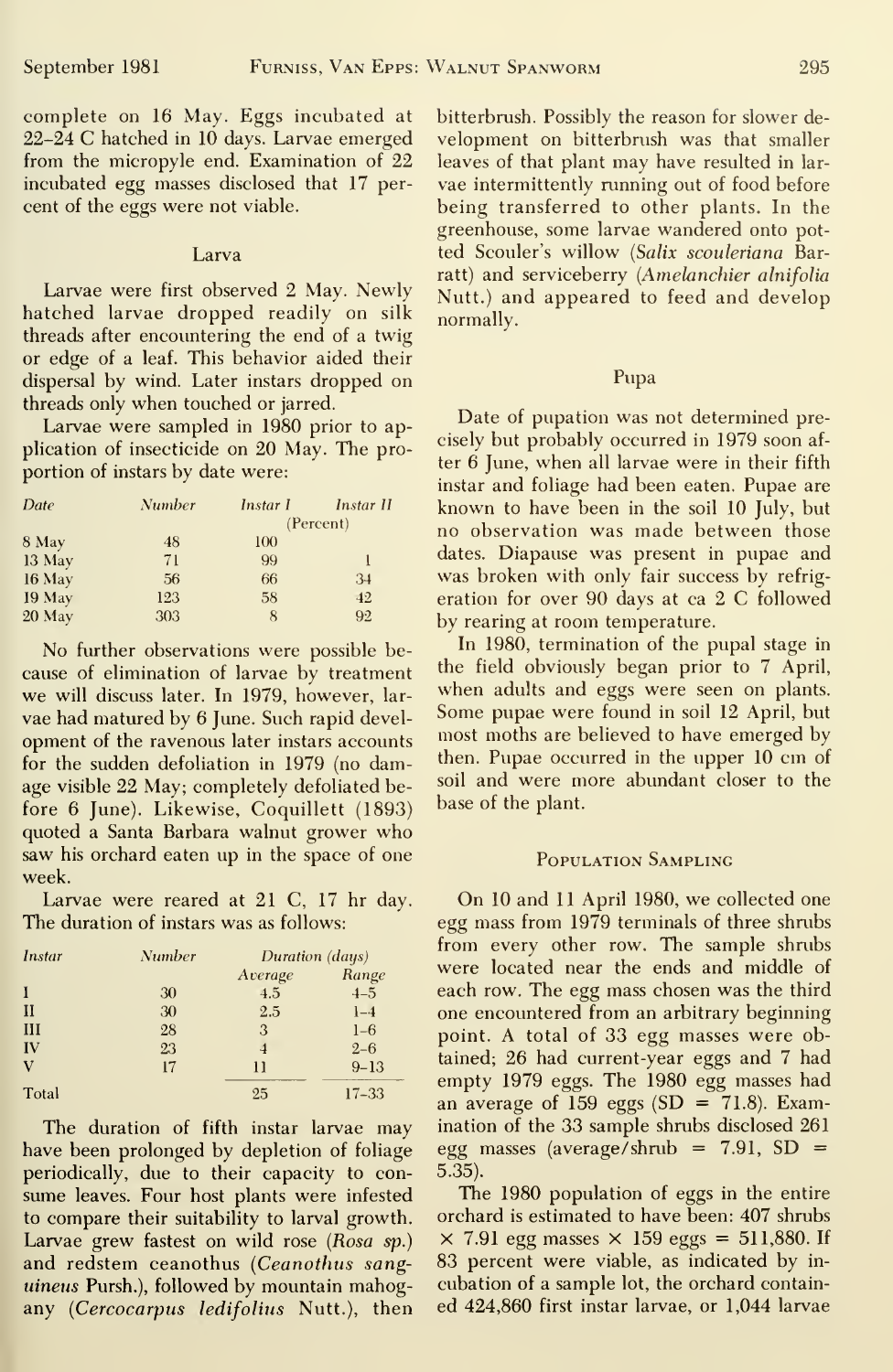per shrub. On 20 May, after insecticide was applied, 500 second instar larvae were col lected on a sheet beneath one shrub; thus, al lowing for dispersal and natural mortality, the estimate of initial larval population may be accurate.

On 19 May, <sup>a</sup> 7.5 cm twig was taken from the north and south sides of each of the same 33 shrubs from which eggs had been sampled 10 and 11 April. As noted earlier, 58 percent of the larvae were first instar; 42 percent wre second instar. Results were:

|                   | North | <b>South</b> | <b>Both</b> |  |
|-------------------|-------|--------------|-------------|--|
| Total larvae      | 53    | 73           | 126         |  |
| Aver. $no.7.5$ cm | 1.61  | 2.21         | 1.91        |  |
| <b>SD</b>         | 1.46  | 1.60         | 1.55        |  |

Only 10 of the 66 twigs had no larvae; range was 0 to 7 larvae.

#### CONTROL

#### Natural Control

Coquillett (1897) reported two larval parasites: an unidentified tachinid and an undetermined species of Apanteles (Ichneumonidae). Our search of parasite records has disclosed no additional information, although P. titea, which occurs generally more east ward, has six parasites (Talerico 1968).

We discovered one parasite, <sup>a</sup> bombyliid fly. Villa faustina (Osten Sacken), which emerged in early June from P. plumogeraria pupae collected from soil in early April 1980. It was not abundant enough to be a signifi cant control factor. We also commonly found wings of males in early April that we think resulted from predation by birds. Coquillett (1897) noted that blackbirds preyed on larvae in California.

Soil characteristics and the inability of fe males to fly also affect abundance of P. plumogeraria. Soil that is friable is well suited for larvae to enter and pupate. Compact soil is less suited to pupation because its density presents a physical barrier and is more apt to heat to a temperature harmful to larvae seek ing to pupate.

The inability of female moths to fly limits their dispersal. Probably adult females and immature stages are occasionally transported accidentally by man's conveyances. But, judging from observations of larval behavior, dispersal apparently occurs mainly by wind after eclosion of larvae.

#### Applied Control

Prior to April, sticky barriers could be applied to stems to prevent female moths from climbing the plants to oviposit. This method may be feasible in a seed orchard but not over an extensive area.

Larvae in the first and second instars were controlled effectively by treatment 20 May 1980, with a spray consisting of 2.93 ml Sevi mol-4^ per liter of water. Sevimol-4 contains 40 percent carbaryl. The spray was applied in calm air at the rate of 593 1/ha with a modified John Deere garden sprayer^ pulled behind <sup>a</sup> 14 hp John Deere garden tractor. A broad jet with adjustable nozzles was mounted on <sup>a</sup> pipe approximately 1.8 m be hind the sprayer. The jets were adjusted to deliver spray outward. The tractor was driv en up every other row. Whereas the prespray population (19 May) was 1.91 larvae per 7.5 cm of twig, only 5 live larvae were found on 30 plants 22 May.

#### **Discussion**

Occurrence of this outbreak on bitterbrush carries some lessons. Even a well-studied shrub may be seriously damaged by native in sects not previously known on that shrub. Ex amples of similar geometrids killing mountain mahogany for the first known time are Anacamptodes clivinaria profanata (Barnes and McDunnough) in southwestern Idaho (Furniss and Barr 1967) and Stamnodes ani mata (Pearsall) in northwestern Nevada (Furniss et al. in preparation). Both of those in sects were unstudied and difficult to identify. Information such as host plants, biology, and immature stages was lacking until the insects' sudden destructiveness attracted study. Along with potential damage by such native insects,

<sup>&</sup>lt;sup>3</sup>Although this paper reports research involving a pesticide, it does not contain recommendations for its use nor does it imply that the use discussed has been registered. All uses of pesticides must be registered by appropriate state and/or federal agencies before they can be recommended.

<sup>&</sup>quot;The use of trade, firm, or corporation names in this report is for the information and convenience of the reader. Such use does not constitute an official endorsement or approval by the U.S. Department of Agriculture of any product or service to the exclusion of others that may be suitable.